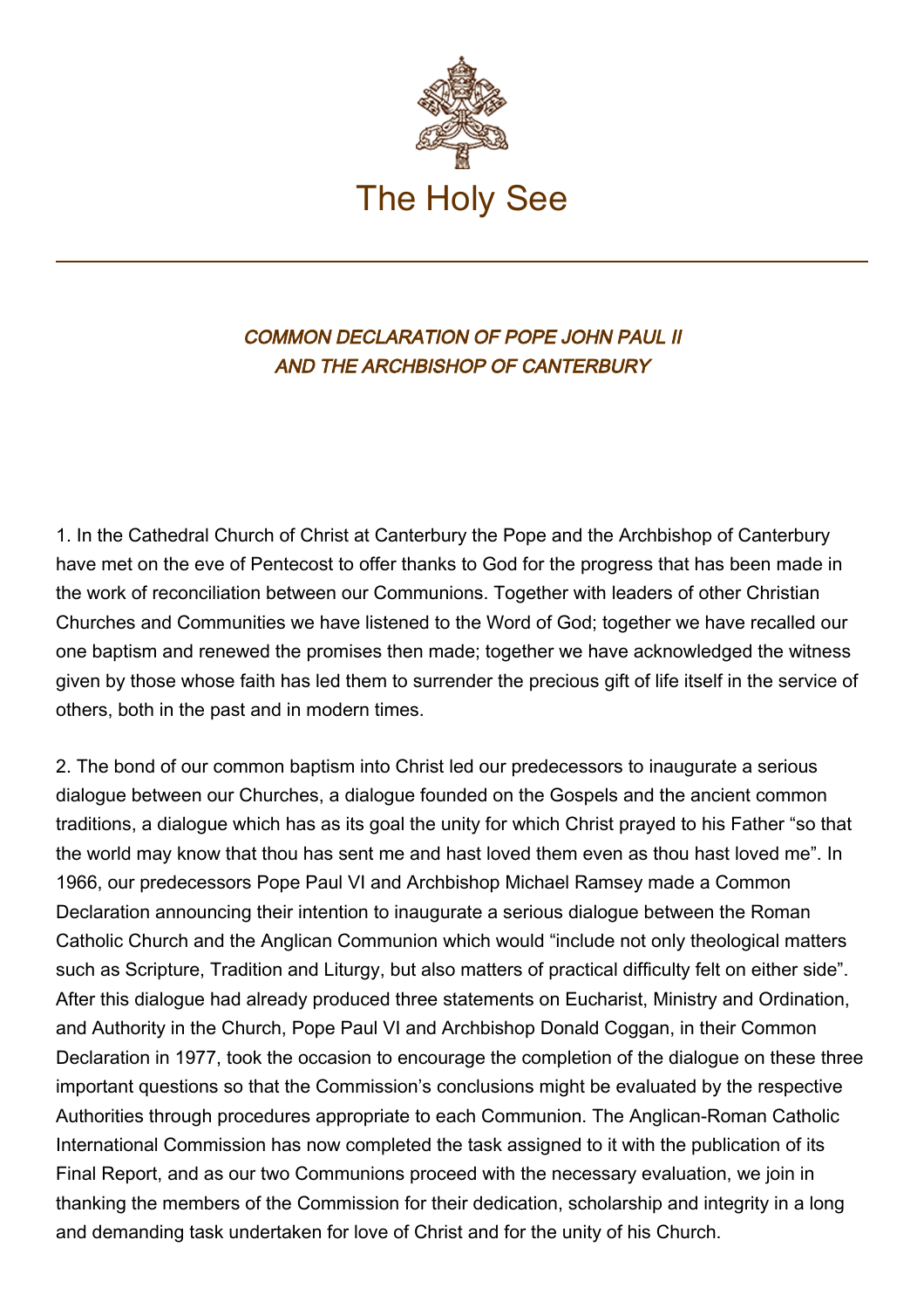3. The completion of this Commission's work bids us look to the next stage of our common pilgrimage in faith and hope towards the unity for which we long. We are agreed that it is now time to set up a new international Commission. Its task will be to continue the work already begun: to examine, especially in the light of our respective judgments on the Final Report, the outstanding doctrinal differences which still separate us, with a view towards their eventual resolution; to study all that hinders the mutual recognition of the ministries of our Communions; and to recommend what practical steps will be necessary when, on the basis of our unity in faith, we are able to proceed to the restoration of full communion. We are well aware that this new Commission's task will not be easy, but we are encouraged by our reliance on the grace of God and by all that we have seen of the power of that grace in the ecumenical movement of our time.

4. While this necessary work of theological clarification continues, it must be accompanied by the zealous work and fervent prayer of Roman Catholics and Anglicans throughout the world as they seek to grow in mutual understanding, fraternal love and common witness to the Gospel. Once more, then, we call on the bishops, clergy and faithful people of both our Communions in every country, diocese and parish in which our faithful live side by side. We urge them all to pray for this work and to adopt every possible means of furthering it through their collaboration in deepening their allegiance to Christ and in witnessing to him before the world. Only by such collaboration and prayer can the memory of the past enmities be healed and our past antagonisms overcome.

5. Our aim is not limited to the union of our two Communions alone, to the exclusion of other Christians, but rather extends to the fulfilment of God's will for the visible unity of all his people.

Both in our present dialogue, and in those engaged in by other Christians among themselves and with us, we recognize in the agreements we are able to reach, as well as in the difficulties which we encounter, a renewed challenge to abandon ourselves completely to the truth of the Gospel. Hence we are happy to make this Declaration today in the welcome presence of so many fellow Christians whose Churches and Communities are already partners with us in prayer and work for the unity of all.

6. With them we wish to serve the cause of peace, of human freedom and human dignity, so that God may indeed be glorified in all his creatures. With them we greet in the name of God all men of good will, both those who believe in him and those who are still searching for him.

7. This holy place reminds us of the vision of Pope Gregory in sending St. Augustine as an apostle to England, full of zeal for the preaching of the Gospel and the shepherding of the flock. On this eve of Pentecost, we turn again in prayer to Jesus, the Good Shepherd, who promised to ask the Father to give us another Advocate to be with us for ever, the Spirit of truth, to lead us to the full unity to which he calls us. Confident in the power of this same Holy Spirit, we commit ourselves anew to the task of working for unity with firm faith, renewed hope and ever deeper love.